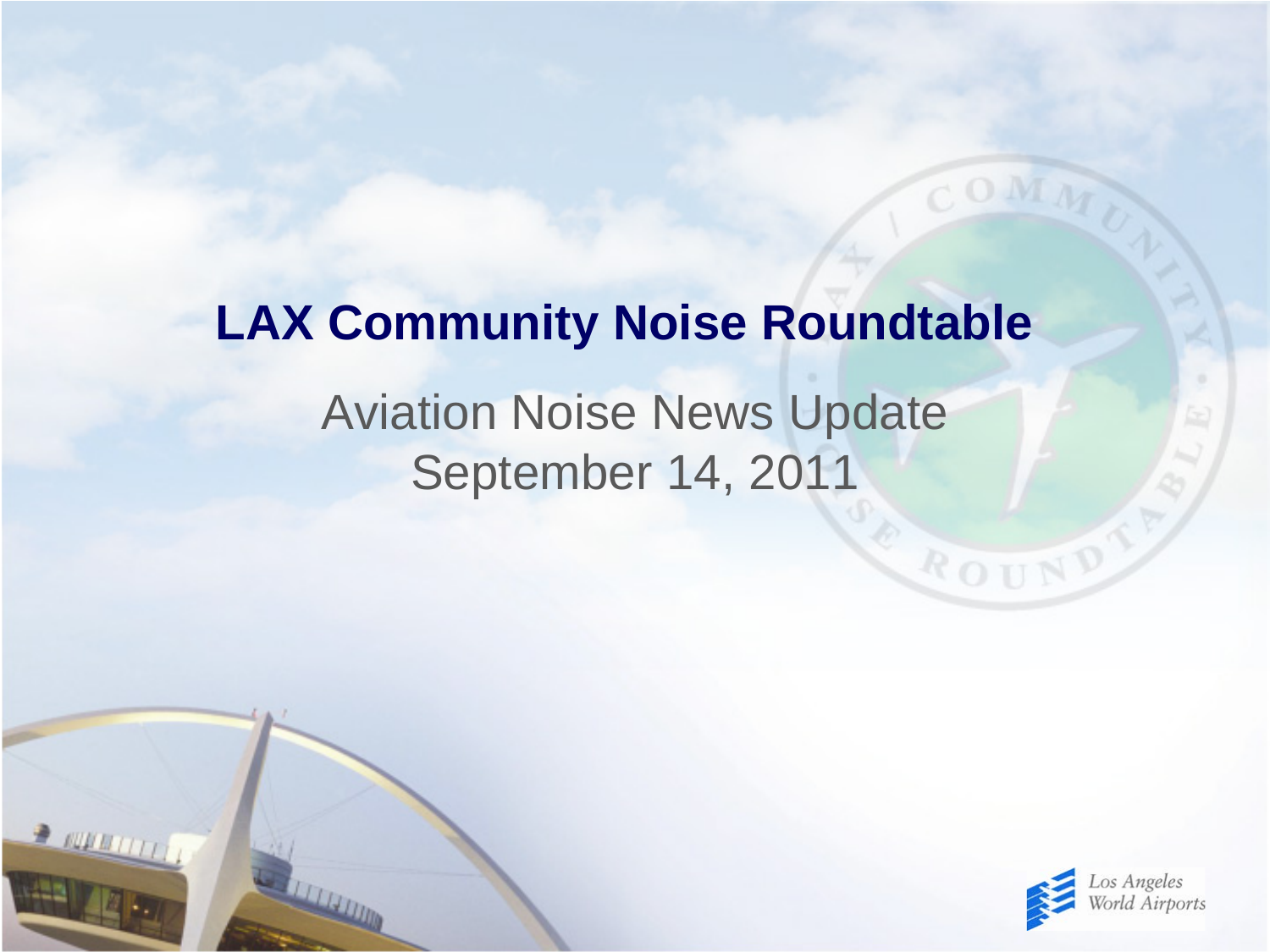### **FAA Certified the 747-800 and 787 in August 2011**

- **Boeing received FAA and European Certification for its new 747-800 and 787 aircraft on August 19 and August 27, 2011, respectively**
- **United Airlines will be the first domestic carrier to receive the 787 in early 2012**
	- **United has ordered 50 787s**
- **The first 747-800 will be delivered to Cargolux on September 19, 2011**
- **These aircraft are leading the way for quieter, more efficient, and lower emission aircraft**
	- **The 787's noise footprint will be as much as 60% smaller than today's comparable airplanes**

*"We can't expect to grow the number of airplanes higher and higher unless their environmental impact is minimized."*

**- Boeing Noise Engineer Mark Sandstrom**



http://www.txchnologist.com/2011/jumbo-jet-green-engine-the-genx-2b-cuts-emissions-fuel-use http://www.boeing.com/Features/2011/04/bca\_787\_volume\_04\_22\_11.html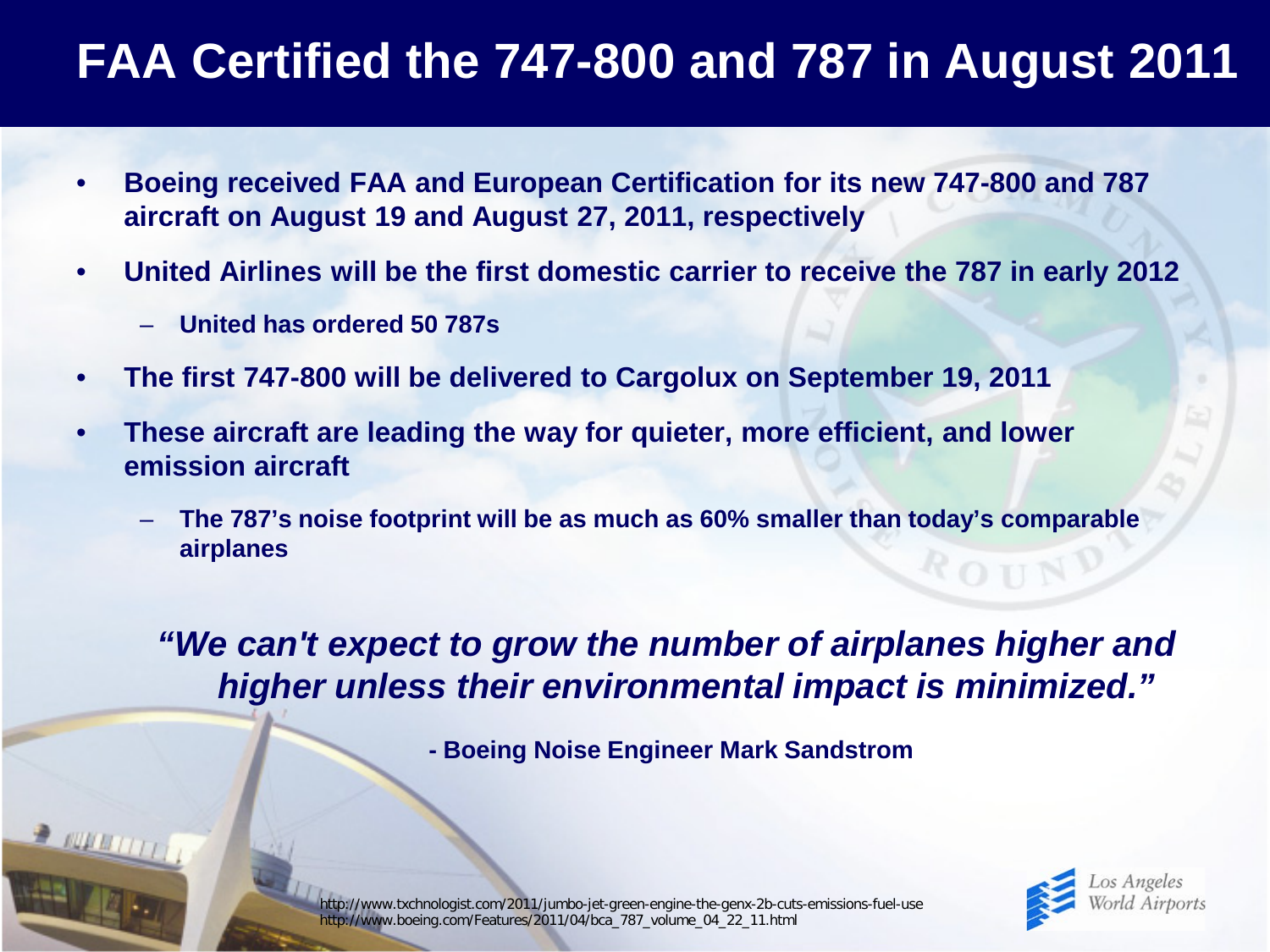## **FAA Certified the 747-800 and 787 in August 2011**

- **Technological Advances Include:**
	- **New Generation Engines with very high bypass-ratios**
	- **Advanced Acoustic linings**
	- **New Engine Inlets and Nozzles**
	- **Lightweight Composite Materials**
	- **New, More Aerodynamic Wing**
		- **Able to climb higher on the same amount of energy**







http://www.txchnologist.com/2011/jumbo-jet-green-engine-the-genx-2b-cuts-emissions-fuel-use http://www.boeing.com/Features/2011/04/bca\_787\_volume\_04\_22\_11.html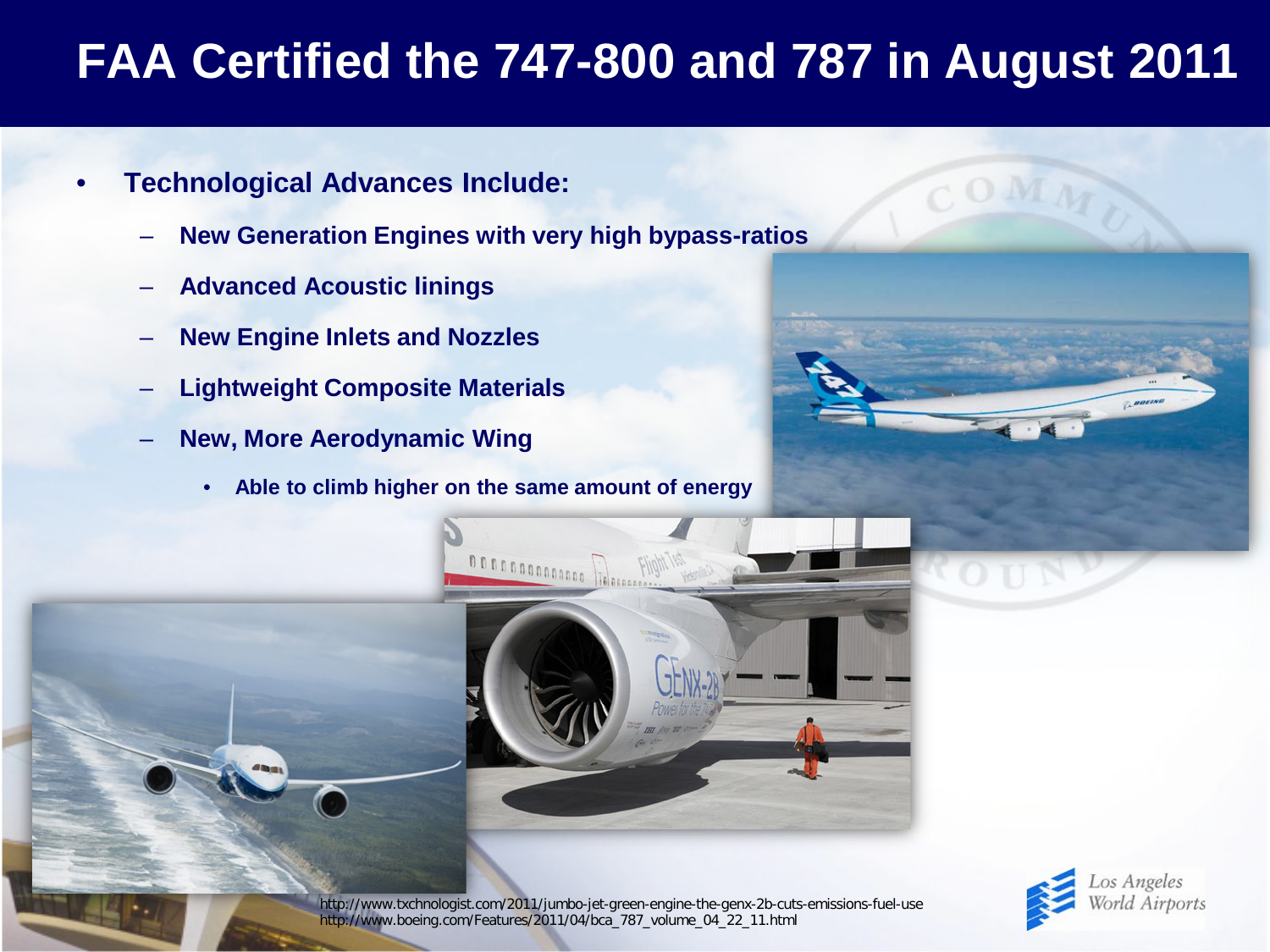#### **Delta and American Place Large Aircraft Orders**

- **Delta Airlines recently ordered 100 Boeing 737-900ERs reflecting the urgency by legacy carriers to replace their aging aircraft**
	- **At the end of 2010, the average age of Delta's fleet was 15.1 years**
	- **Its DC-9-50s average 33 years old, and**
	- **Its MD-88s average 20.6 years old**
- **American Airlines recently ordered 130 Airbus 320s, 130 Airbus 320neos, 100 737NGs, and committed to 100 737 Max series aircraft**
	- **At least 360 of the orders will replace American's aging 271 MD-80s, and 124 Boeing 757s**

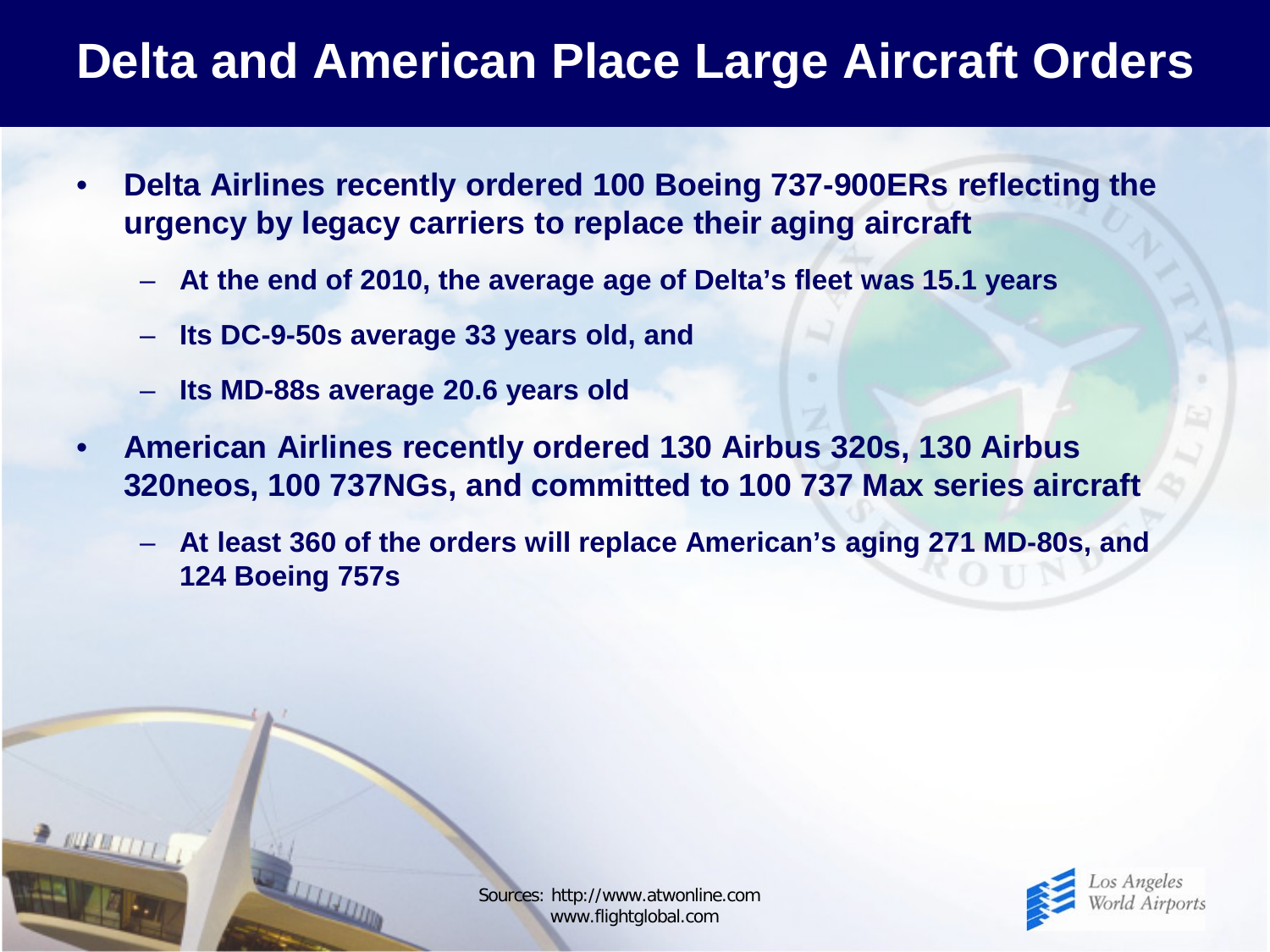#### **Obama Presses Congress To Pass FAA Bill**

- **President Obama urged Congress to avoid another partial Federal Aviation Authorization shutdown by passing a long-term funding authorization bill**
- **He is also saying the new re-authorization should provide back pay for the 4,000 federal employees who were furloughed from July 23 to August 4 after Congress allowed funding to lapse**
- **The current reauthorization expires September 16, 2011**
	- **(House passed a four-month extension on September 14, 2011)**
- **The FAA has relied on 21 short-term authorizations since 2007**
	- **The latest bill was held up over how to count "no" votes in union elections and funding for rural airports**
- **Obama is asking Congress to pass a clean legislation that will leave out those two issues**

Source: www.federaltimes.com

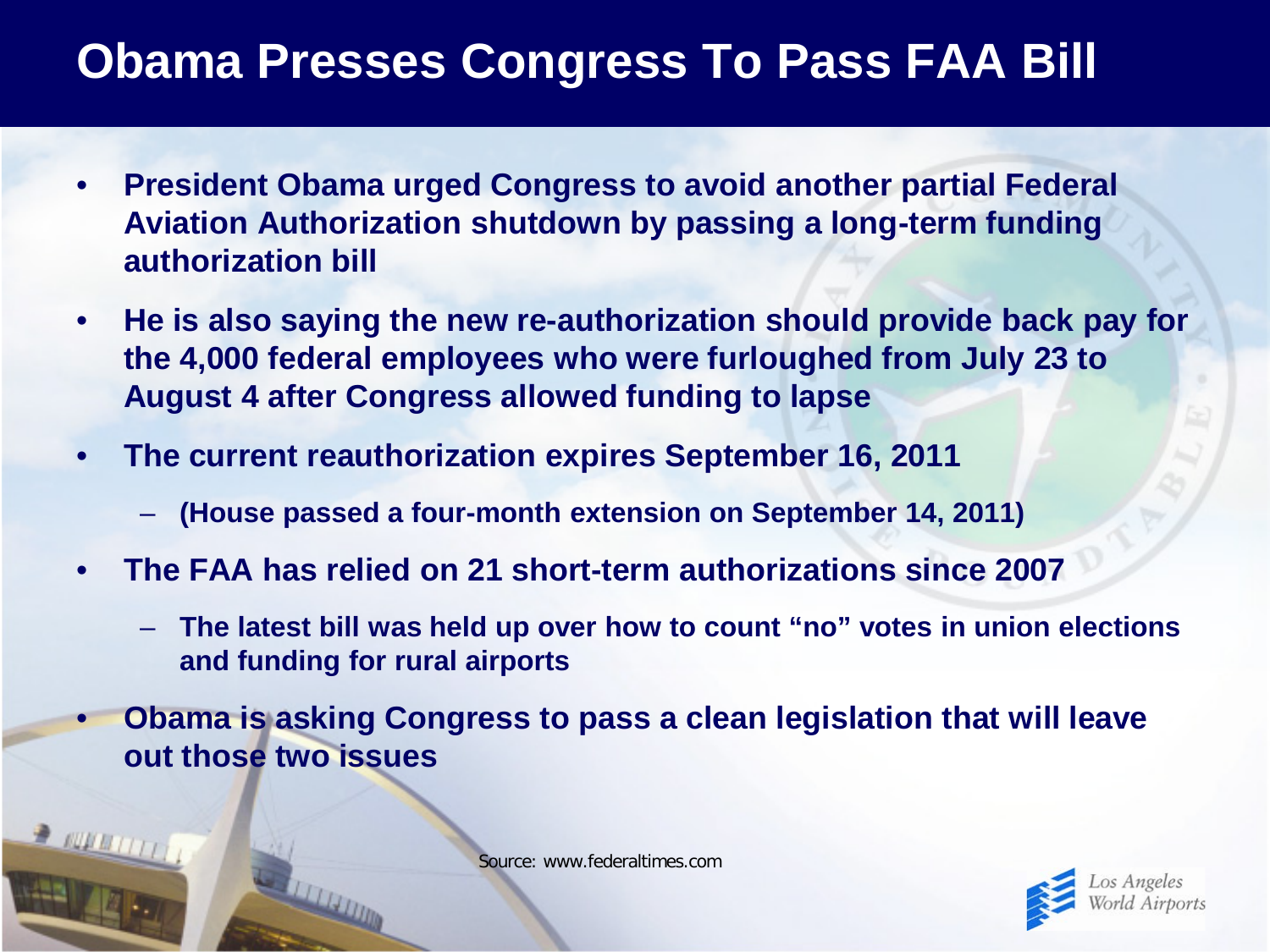#### **ATA asks FAA to Accelerate New ATC Procedures**

- **On August 29th the Air Transportation Association of America called on the FAA to accelerate its timetable for implementing new and more efficient air traffic procedures that it calls a key pillar of needed National Airline Policy**
	- **The ATA President and CEO Nicholas E. Calio stated that, " Near-term FAA action will help government focus on priorities that can provide immediate economic – and importantly – customer-service benefits."**
- **As a first step, the ATA called on the Obama Administration and the FAA to focus its resources on expediting the most cost-beneficial elements of NextGen, including performance-based procedures**
- **Other priorities include:** 
	- **An accelerated one-year implementation schedule for the FAA Navigation Procedures Project (NAV Lean)**
	- **Development of metrics to gauge the outcome and performance of the government's implementation of NextGen capabilities and procedures**
	- **Streamlining the NEPA review processes to expedite the development and implementation of Performance-Based Navigation and other environmentally beneficial and fuel-saving NextGen procedures**